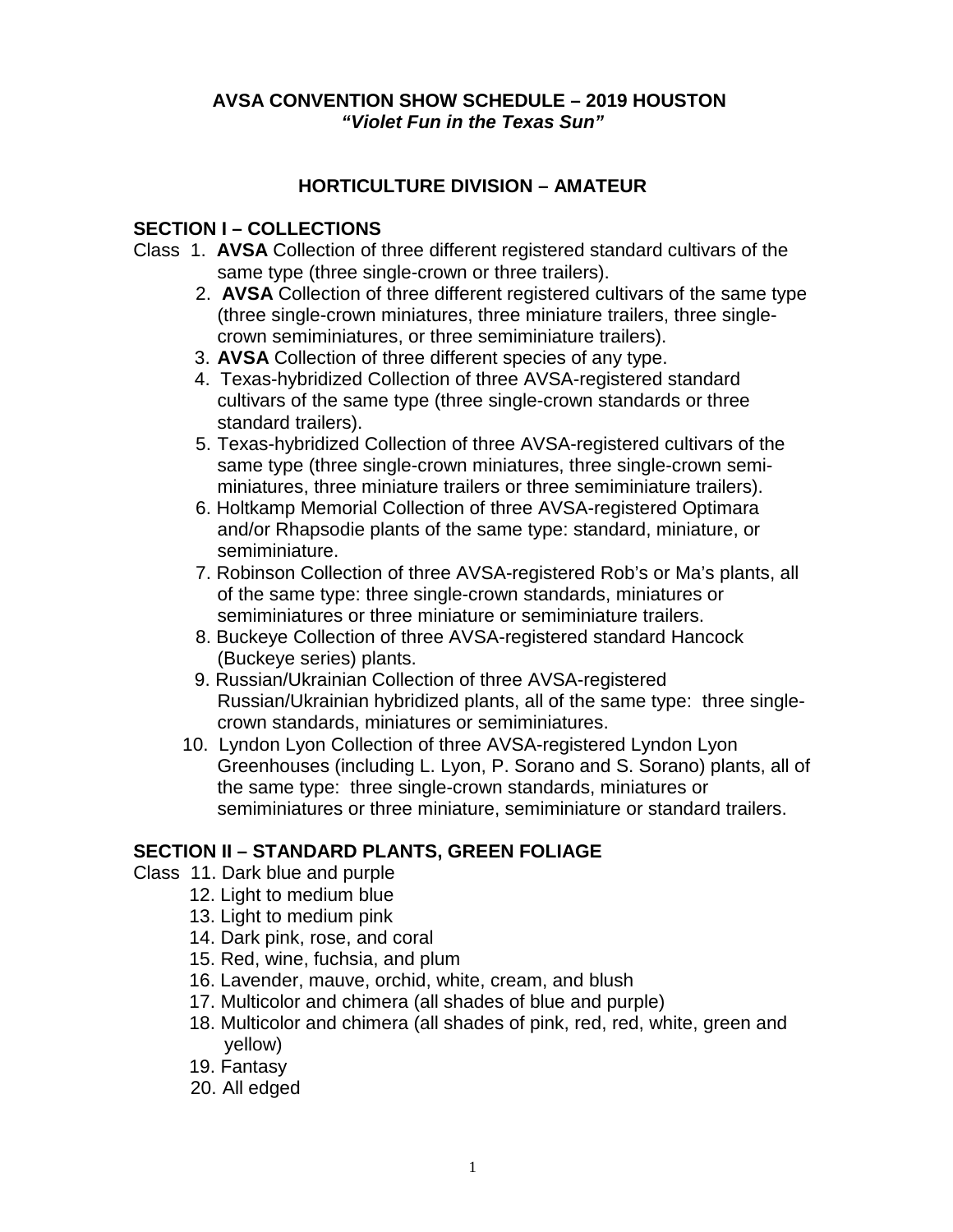### **SECTION III – STANDARD PLANTS, VARIEGATED FOLIAGE**

- Class 21. Blue, purple, lavender, and orchid
	- 22. Pink, red, fuchsia, coral, and wine
	- 23. White, cream, and blush
	- 24. Multicolor and chimera
	- 25. Fantasy and all edged

# **SECTION IV – MINIATURE PLANTS, GREEN FOLIAGE**

- Class 26. Purple and all shades of blue
	- 27. Pink, coral, red, wine, and fuchsia
	- 28. Orchid, lavender, white, cream, and blush
	- 29. Multicolor, chimera
	- 30. Fantasy
	- 31. All edged

# **SECTION V – MINIATURE PLANTS, VARIEGATED FOLIAGE**

- Class 32. Purple and all shades of blue
	- 33. Pink, coral, red, and fuchsia
	- 34. Orchid, lavender, white, cream and blush
	- 35. Multicolor and chimera
	- 36. Fantasy
	- 37. All edged

### **SECTION VI – SEMIMINIATURE PLANTS, GREEN FOLIAGE**

- Class 38. Purple and all shades of blue
	- 39. Pink and coral
	- 40. Red, wine, and fuchsia
	- 41. Orchid, lavender, white, and blush
	- 42. Multicolor and chimera
	- 43. Fantasy
	- 44. All edged

# **SECTION VII – SEMINIATURE PLANTS, VARIEGATED FOLIAGE**

- Class 45. Purple and all shades of blue
	- 46. Pink and coral
	- 47. Red, wine and fuchsia
	- 48. Orchid, lavender, white, cream and blush
	- 49. Multicolor and chimera
	- 50. Fantasy
	- 51. All edged

### **SECTION VIII – TRAILERS, SPECIES, VINTAGE VIOLETS AND TEXAS HYBRIDS, ANY FOLIAGE**

- Class 52. Standard trailers
	- 53. Miniature trailers
	- 54. Semiminiature trailers
	- 55. Saintpaulia species
	- 56. Vintage violets (must be at least 25 years old)
	- 57. Standards, Texas-hybridized; do not need to be AVSA-registered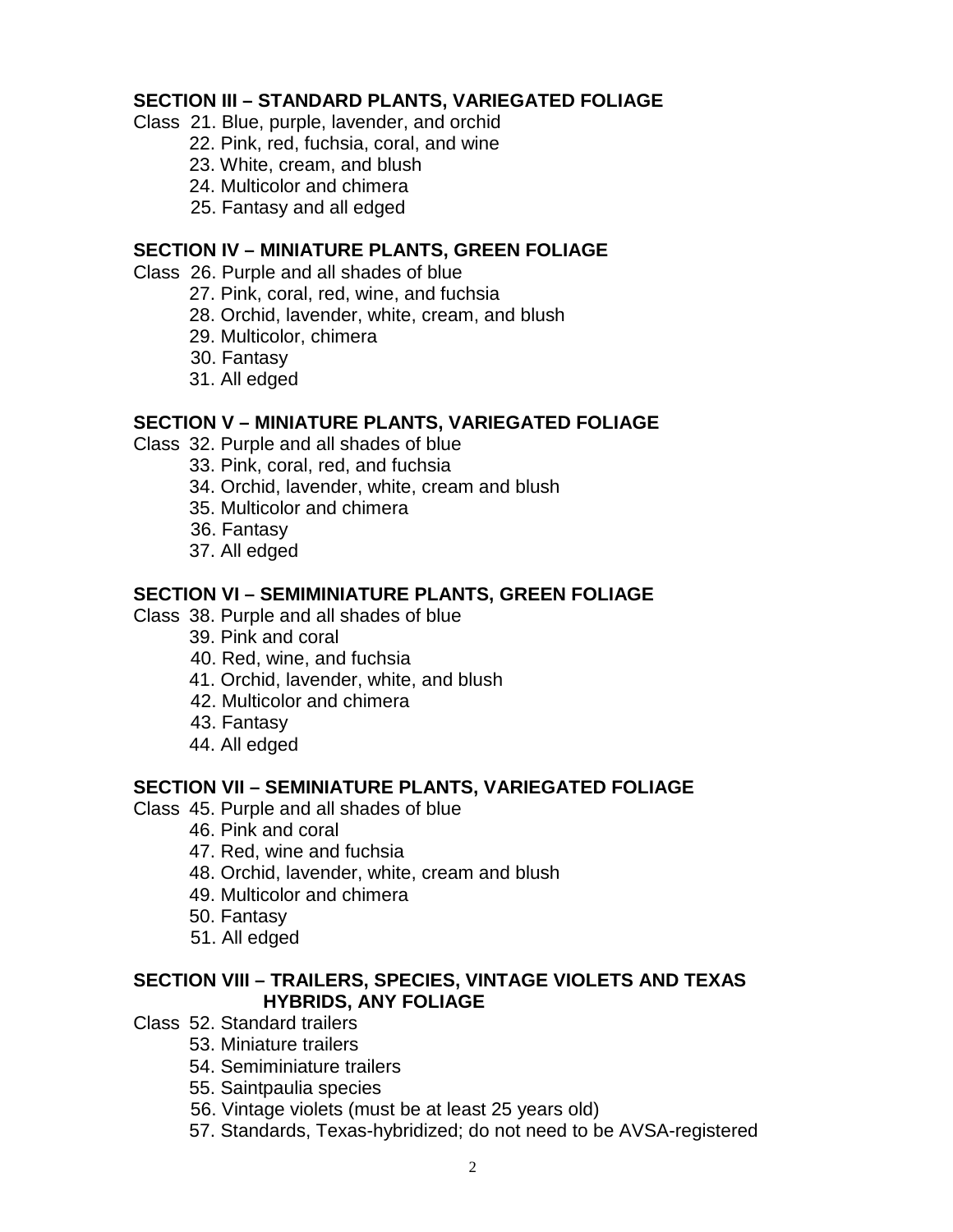- 58. Miniatures, Texas-hybridized; do not need to be AVSA-registered
- 59. Semiminiatures, Texas-hybridized; do not need to be AVSA-registered
- 60. Trailers, Texas-hybridized, any type; do not need to be AVSAregistered

# **SECTION IX – NEW CULTIVARS**

### Class 61. Seedlings

62. Sports or mutants

# **SECTION X – AFRICAN VIOLET IN AN UNUSUAL CONTAINER**

- Class 63. One African violet plant, either standard, miniature or semiminiature, in a container
	- 64. One African violet trailer in a container

# **SECTION XI – NOVELTY OR UNUSUAL FOLIAGE OR BLOSSOMS** (including,

but not limited to, bustle back, clackamus, wasp, girl, longifolia, spider, supreme, and chimera-leafed. (Judges will be issued a special scale of points for Classes 65 and 66. These classes are not eligible for Best in Show.)

Class 65. Any size or type plant grown for ornamental foliage Class 66. Any size or type plant, any color or type of blossom

# **SECTION XII – GESNERIADS OTHER THAN AFRICAN VIOLETS**

- Class 67. Miniatures in bloom (may be displayed in regular pots or growing in clear container, cover permitted; no single plant more than 5" in diameter with leaf size not to exceed 1 inch)
	- 68.Tuberous in bloom (*Sinningia, Nautilocalyx, Chrysothemis*, etc.)
	- 69. Rhizomatous in bloom
	- 70. Fibrous-rooted in bloom (*Streptocarpus/Streptocarpella*) blue, purple, lavender, orchid
	- 71. Fibrous-rooted in bloom (*Streptocarpus/Streptocarpella*) red, fuchsia, wine
	- 72. Fibrous-rooted in bloom (*Streptocarpus/Streptocarpella*) plum, pink, rose, coral
	- 73. Fibrous-rooted in bloom (*Streptocarpus/Streptocarpella*) white, cream, blush, yellow
	- 74. Fibrous-rooted in bloom (*Streptocarpus/Streptocarpella*) fantasy, any color blossoms.
	- 75. Fibrous-rooted in bloom (*Streptocarpus/Streptocarpella*) variegated foliage, any color blossoms
	- 76. Fibrous-rooted in bloom (Long-stemmed such as *Aeschynanthus, Columnea, Nematanthus*, etc.)
	- 77. Fibrous-rooted in bloom (All other blooming fibrous-rooted such as *Primulina, Episcia, Petrocosmea, Alsobia*, etc.)
	- 78. Gesneriads grown for ornamental factors other than bloom, (All *Episcia*)
	- 79. Gesneriads grown for ornamental factors other than bloom (Trailing or erect, other than *Episcia*)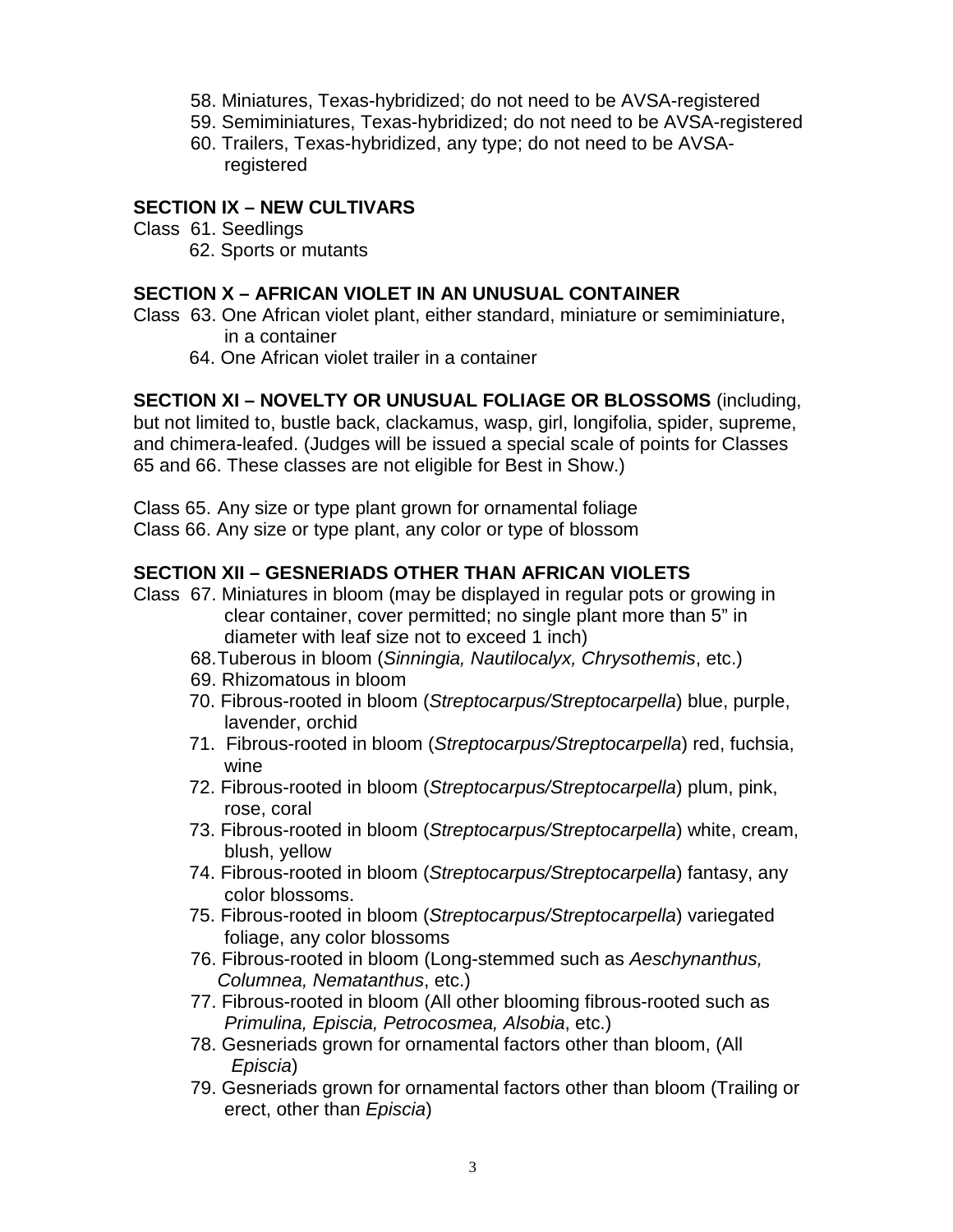- 80. Gesneriads grown for ornamental value other than bloom (Other forms, such as *Primulina,* other than *Episcia*) See Rule 11.
- 81. Gesneriads Texas-hybridized, any type, blooming or grown for ornamental factors other than bloom.

# **DESIGN DIVISION**

### **Section XIII – Interpretive Plant Arrangements**

Each exhibit in this section is a design using one or more blooming African violet plants (unless stated otherwise), removed from their pots, with their root balls encased in plastic or other material.

- Dried, treated, painted, colored and fresh-cut plant materials, as well as man-made materials, are permitted. Artificial plant material, live or dead creatures, and national flags are not permitted.
- Accessories and backdrops are permitted unless restricted by class description. Draping will be limited to the bottom and back of the niche; no side draping allowed.
- Only one exhibit per exhibitor per class.
- All niches will be white foam board. Exhibitor shall use niches provided by AVSA (not exhibitors' niches).
- Class 82**. "Football"** To be staged in a niche 24" high, 20" wide, and 10" deep. Limit 6 entries.
- Class 83**. "Treasures of the Gulf"** To be staged in a niche 20" high, 16" wide, and 8" deep. Limit 6.
- Class 84. **"Rodeo"** To be staged in a niche 20" high, 16" wide, and 12"deep. Limit 6.
- Class 85**. "Flamenco Dancer"** To be staged in a niche 20" high, 16" wide, and 12" deep. Limit 6.

# **Section XIV – Interpretive Flower Arrangements**

Each exhibit in this section is a design using fresh-cut African violet blossoms.

- Dried, treated, painted, colored, and fresh-cut plant materials, as well as man-made materials, are permitted. Artificial plant material, live or dead creatures, and national flags are not permitted.
- Accessories, backdrops, and/or draping are permitted unless restricted by class description.
- Only one exhibit per exhibitor per class.
- All niches will be white foam board. Exhibitor shall use niches provided by AVSA (not exhibitors' niches).

Class 86. **"Energy"** Gas, oil, solar, wind, geothermal…the list to choose from is vast. Staged in a niche 20" high, 16" wide, and 16" deep. Limit 6.

Class 87. **"Beach"** Staged in a niche 20" high, 16" wide, and 12" deep. Limit 6.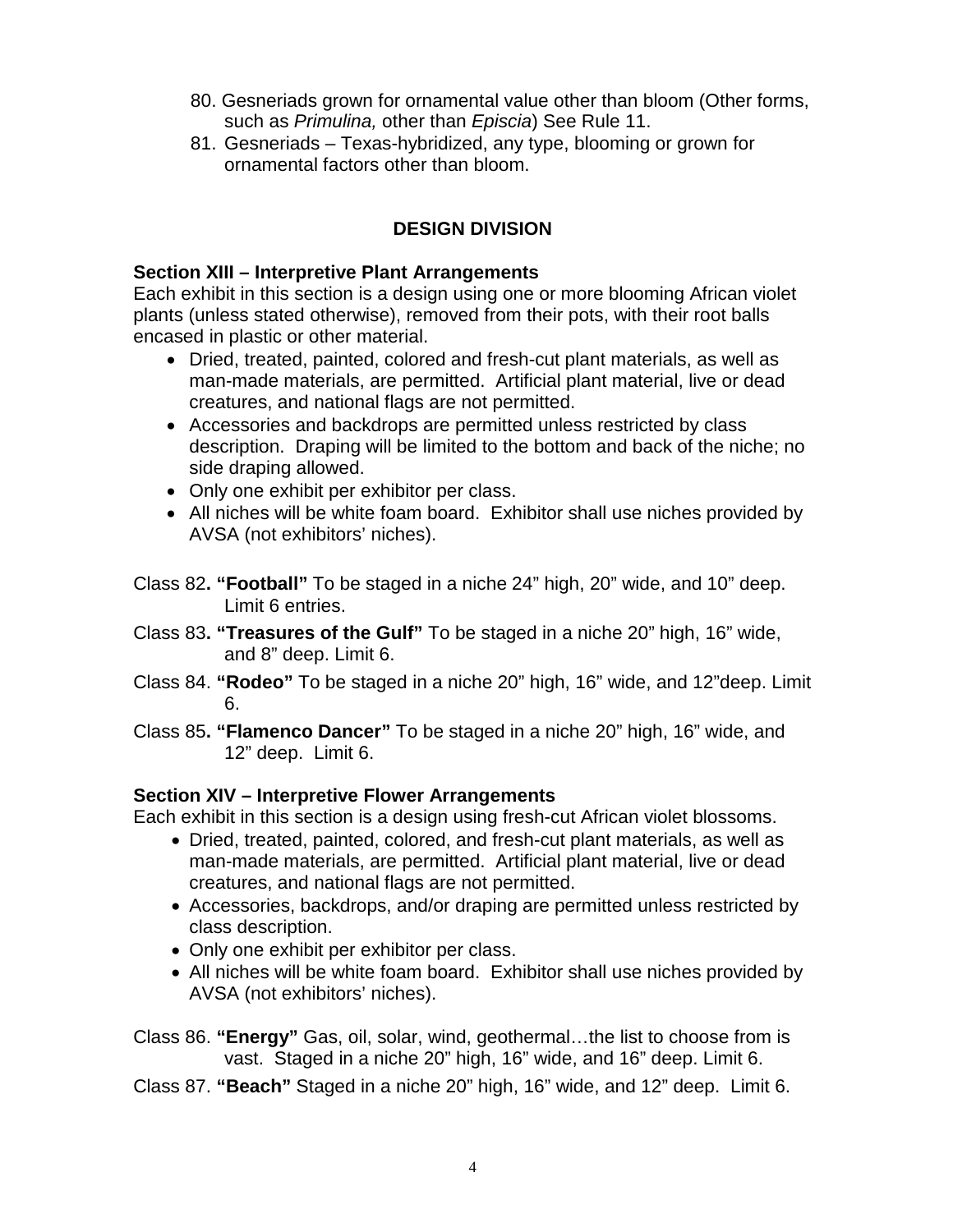- Class 88. **"The Dolphin Dance"** On black pedestal, 5" tall, 8" square top. Viewed from front only. Limit 6.
- Class 89. **"Fiesta"** Staged in a niche 20" high, 16" wide, and 12" deep. Limit 6.
- Class 90. **"Technology"** Staged in a niche 10" high, 10" wide, and 8" deep. Limit 6
- Class 91. **"McDonald Observatory"** Hanging Arrangement. After the sun goes down, the stars come out. Staged in a niche 24" high, 20" wide, and 10" deep. Limit 6.
- Class 92. **"The Flower Garden Banks"** Underwater arrangement. Exotic coral reefs located in the Gulf of Mexico. Staged in a niche 20" high, 16" wide, and 8" deep. Limit 6.
- Class 93. **"In a Nutshell"** The pecan tree is the state tree of Texas. Use any portion of a pecan tree in your design. Staged in a white lighted niche 10" high, 8" wide and 5" deep. Limit 5.
- Class 94. **"Winged Jewels"** Dragonflies or hummingbirds. Staged in a white, lighted niche 10" high, 8" wide and 5" deep. Limit 5.
- Class 95. **"Margaritas"** To be staged in a white, lighted niche 10" high, 8" wide and 5" deep. Limit 5.

### **Section XV – Container Gardens**

Each exhibit in this section is a miniature landscape with one or more blooming African violet plants and other growing material. All plants must be planted within the container. No cut plant material, artificial plant material, cacti, succulents, live or dead creatures, or national flags are permitted. Accessories and landscaping elements are permitted. No decorative bases are allowed. Only one exhibit per class per exhibitor.

Class 96. Small terrarium. Not to exceed 12" in any direction.

Class 97. Large terrarium. Not to exceed 24" in any direction.

Class 98. Dish not to exceed 12".

Class 99. Dish not to exceed 18".

Class 100. Natural garden. Not to exceed 24".

### **SPECIAL EXHIBITS DIVISION**

### **SECTION XVI – EDUCATION EXHIBIT**

Class 101. Education exhibit (by invitation only)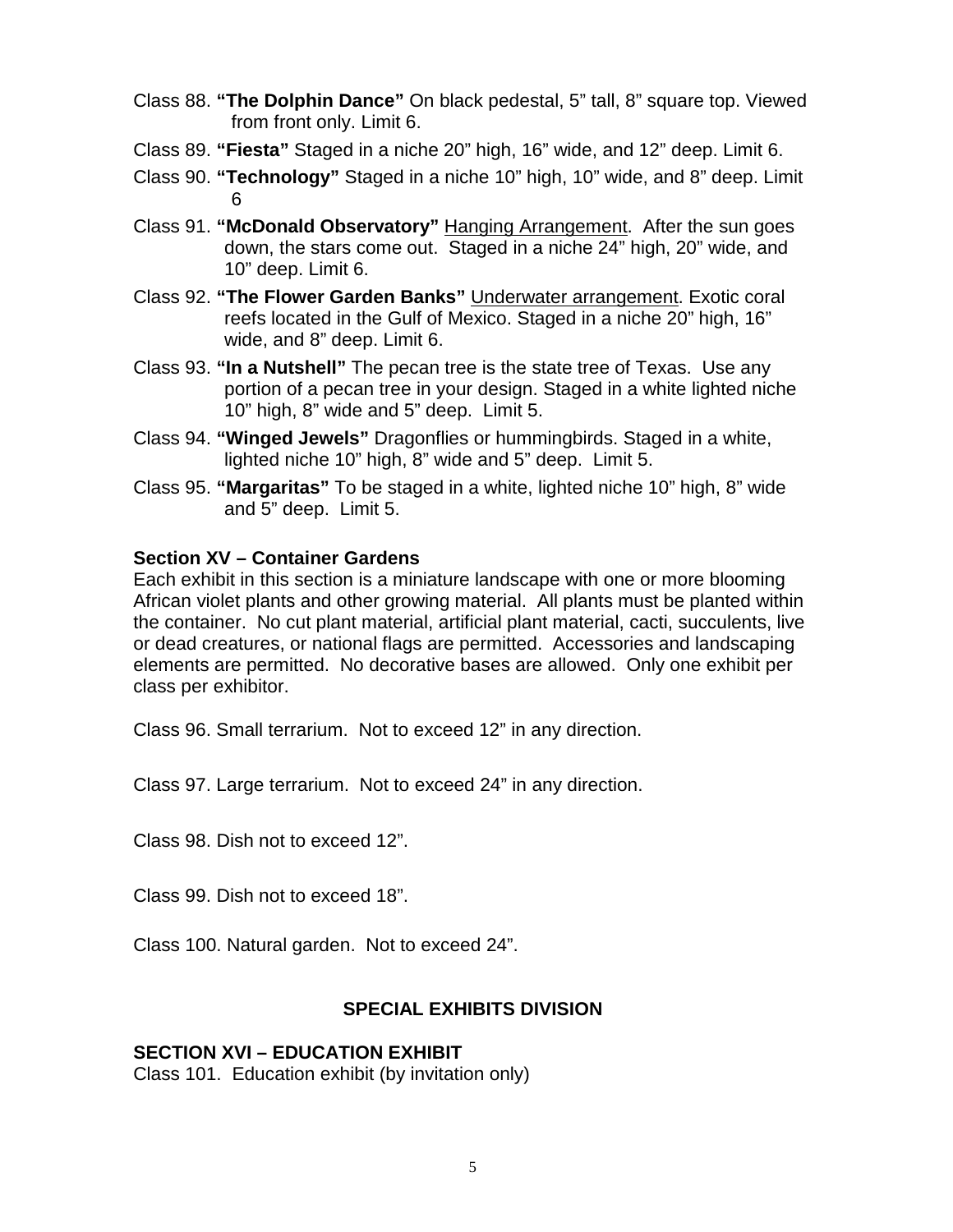### **HORTICULTURE DIVISION – COMMERCIAL**

#### **SECTION XVII – SPECIMEN PLANTS**

#### **A. COLLECTIONS**

- Class 102. AVSA Collection of three different registered standard cultivars of the same type (three single-crown or three trailers).
- Class 103. AVSA Collection of three different registered cultivars of the same type (three single-crown miniatures, three miniature trailers, three singlecrown semiminiatures, or three semiminiature trailers).
- Class 104. AVSA Collection of three different species of any type.
- Class 105. Holtkamp Memorial Collection of three AVSA-registered Optimara and/or Rhapsodie plants of the same type: standard, miniature, or semiminiature.

### **B. NEW CULTIVARS (from seed or mutation)**

- Class 106. Standard African violets
- Class 107. Miniature African violets
- Class 108. Semiminiature African violets
- Class 109. African violet trailers (standard, miniature, semiminiature)

### **C. SPECIMEN AFRICAN VIOLETS**

- Class 110. Standards, plain green foliage, solid color and two-tone blossoms
- Class 111. Standards, plain green foliage, all other blossoms
- Class 112. Standards, variegated foliage
- Class 113. Miniatures, plain foliage
- Class 114. Miniatures, variegated foliage
- Class 115. Semiminiatures, plain green foliage, solid color and two-tone blossoms
- Class 116. Semiminiatures, plain green foliage, all other blossoms
- Class 117. Semiminiatures, variegated foliage
- Class 118. Trailers, standard, miniature, or semiminiature
- Class 119. Saintpaulia species

### **D. GESNERIADS OTHER THAN AFRICAN VIOLETS**

- Class 120. Miniatures in bloom (may be displayed in regular pots or growing in clear container, cover permitted, no single plant more than 5" in diameter with leaf size not to exceed 1 inch)
- Class 121. Tuberous in bloom (*Sinningia, Nautilocalyx, Chrysothemis*, etc.)
- Class 122. Rhizomatous in bloom
- Class 123. Fibrous-rooted in bloom (*Streptocarpus/Streptocarpella*) blue, purple, lavender, orchid
- Class 124. Fibrous-rooted in bloom (*Streptocarpus/Streptocarpella*) red, fuchsia, wine
- Class 125. Fibrous-rooted in bloom (*Streptocarpus/Streptocarpella*) plum, pink, rose, coral
- Class 126. Fibrous-rooted in bloom (*Streptocarpus/Streptocarpella*) white, cream blush, yellow
- Class 127. Fibrous-rooted in bloom (*Streptocarpus/Streptocarpella*) fantasy, any color blossoms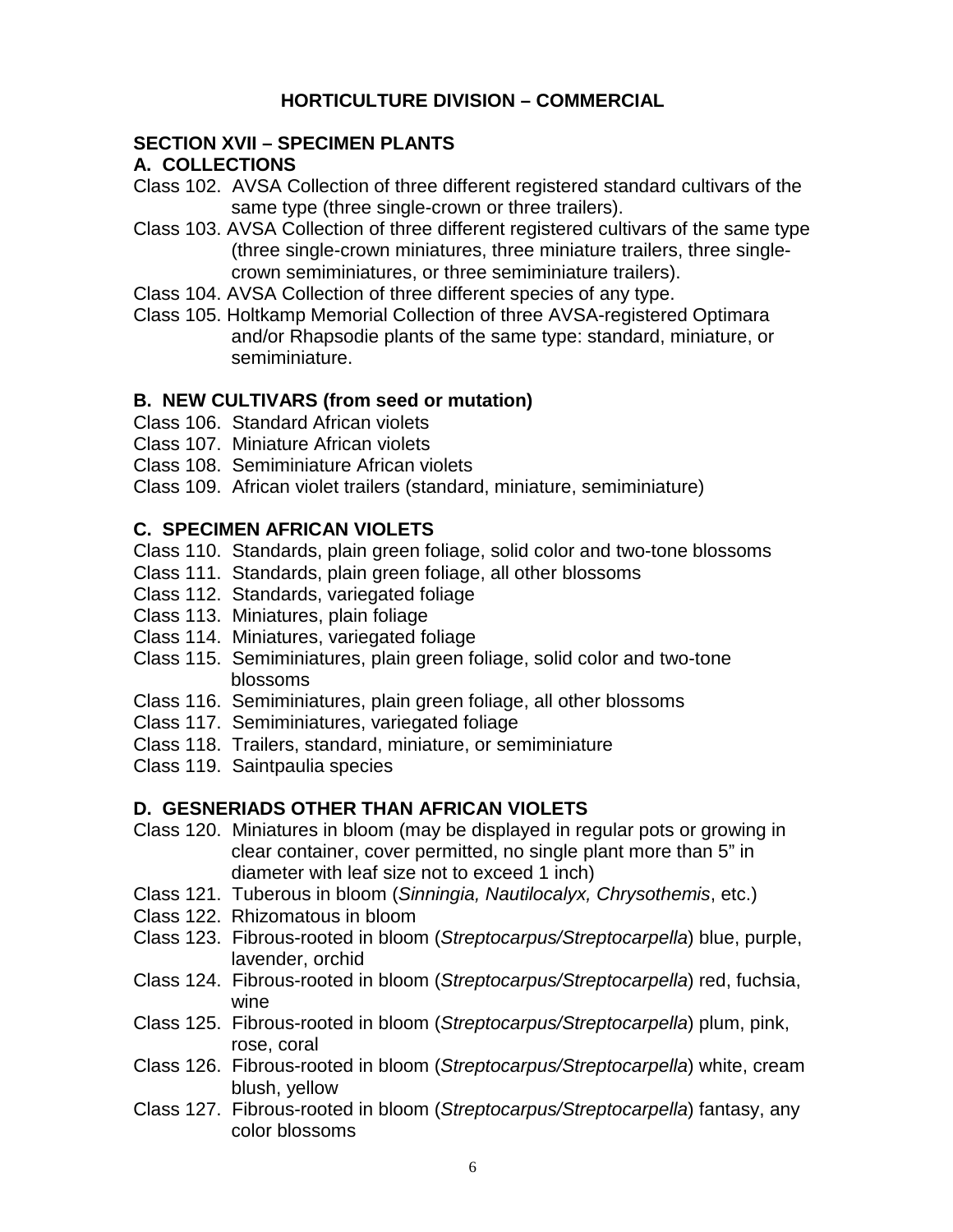- Class 128. Fibrous-rooted in bloom (*Streptocarpus/Streptocarpella*) variegated foliage, any color blossoms
- Class 129. Fibrous-rooted in bloom (Long-stemmed such as *Aeschynanthus, Columnea, Nematanthus*, etc.)
- Class 130. Fibrous-rooted in bloom (All other blooming fibrous-rooted gesneriads *Primulina, Episcia, Alsobia*, etc.)
- Class 131. Gesneriads grown for ornamental factors other than bloom (All *Episcia*)
- Class 132. Gesneriads grown for ornamental factors other than bloom (Trailing or erect, other than *Episcia*)
- Class 133. Gesneriads grown for ornamental factors other than bloom (Other forms, such as *Primulina*, other than *Episcia*) See Rule 11 in the Amateur Division.

### **SECTION XVIII – DISPLAY TABLES AND COMMERCIAL SHOWCASES**

- Class 134. Display Table
- Class 135. Commercial Showcase Horticulture only
- Class 136. Commercial Showcase Artistic include a creative aspect

### **HORTICULTURE DIVISION – AMATEUR Rules and Regulations**

- 1. Only amateur AVSA members in good standing and registered at this convention are eligible to enter exhibits in this division.
- 2. ENTRIES will be accepted on Wednesday, May 29, 2019, from 9:00 a.m. to 11:30 a.m. and 1:00 p.m. to 6:00 p.m. Exhibitors with more than 20 entries must begin entries by 4:00 p.m. If an entry is not entered by the owner, the name of the person making the entry must be on the back of the entry tag. **Only members on Wednesday's tour and AVSA Board Members must turn in a list of their entries at the convention registration desk on Tuesday or Wednesday and MUST receive a late pass to enter on Wednesday, May 29, 2019, from 6:00 p.m. to 9:00 p.m**. Entries for convention workers will be accepted **6:00 p.m. to 9:00 p.m.** on Tuesday, May 28, 2019.
- 3. Only clean, healthy plants which have been in the possession of the exhibitor for at least three months will be accepted.
- 4. Plants must be correctly named.
- 5. Double potting, flared-top pots, supports, and collars will not be accepted. All pots must be non-decorative. DO NOT COVER POTS IN FOIL. Self-watering pots, such as Moist-Rite and Oyama, etc., may be entered in colors such as white, black, green, or any neutral tone. All other plants must be slip-potted into pots in colors such as white, green or any neutral tone. Slip-potting means dropping the pot containing the plant into a clean pot of the same or just a fraction larger-sized pot. The bottom of the pot containing the plant must be completely covered with plastic or aluminum foil. This must be worked out prior to entry. Exception: trailers, trailing species, trailing gesneriads, and gesneriads in protective containers may be exhibited in the containers in which they are growing.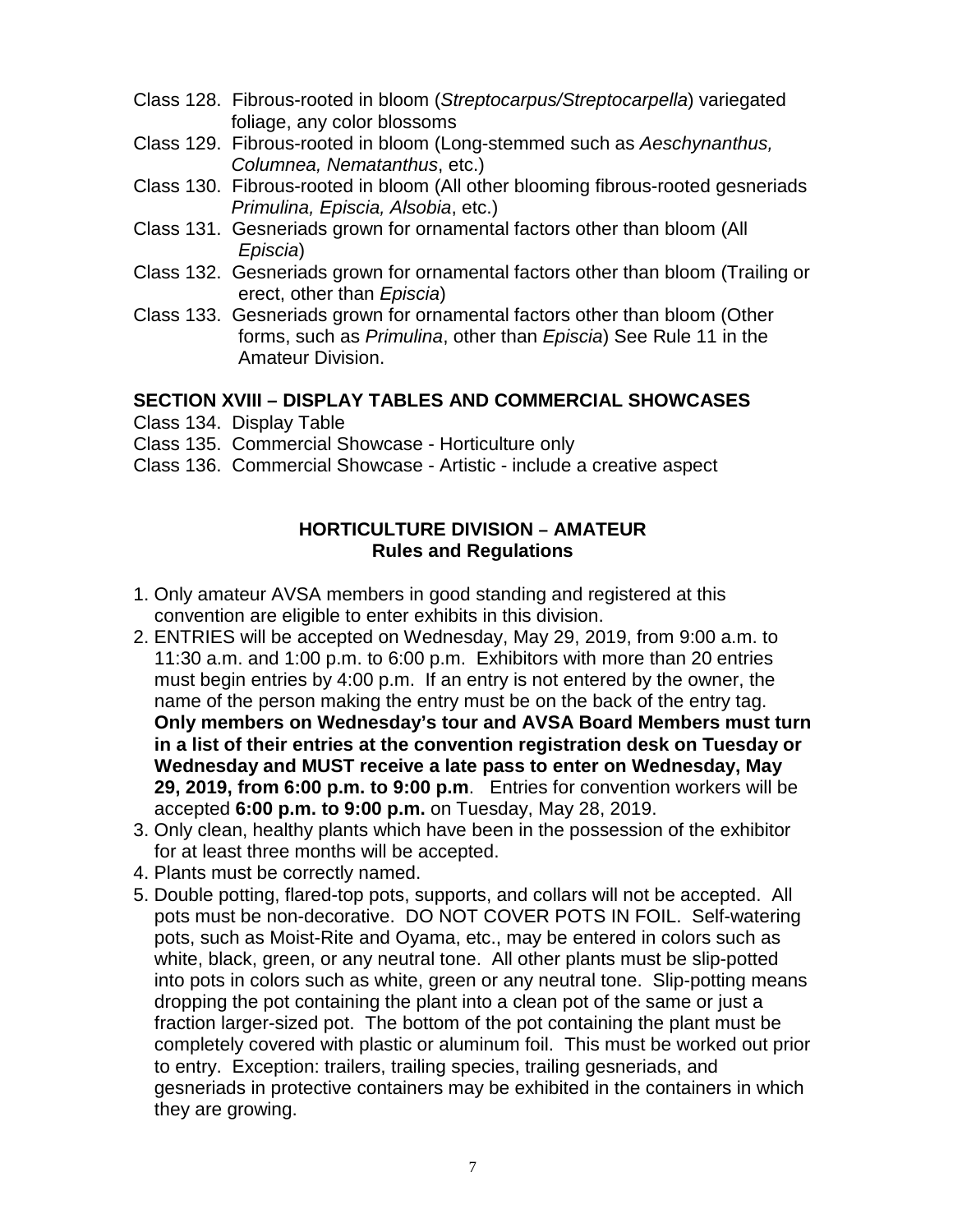- 6. An exhibitor may enter only one of each cultivar in each class of Classes 11 through 81.
- 7. An exhibitor may enter plants of the same cultivar in Classes 1, 2, 3, 4, 5, 6, 7, 8, 9, 10 as those in Classes 11 through 60, if all the requirements for each class are met.
- 8. All plants in Classes 1 through 60 must be single-crown plants except trailers and species, which may be multiple-crown. All Saintpaulia species and variations, without exception, may be entered in Class 3 or Class 55.
- 9. Any number of new cultivars may be entered, provided they have been originated by the exhibitor from hybridization, from purchased seed, or from mutation, or the released rights in writing from the hybridizer have been given to the exhibitor for purchased seedlings. New cultivars may be entered by number or name, and the entry tag must indicate whether it is a new cultivar from seed or mutation. For judging purposes only, a random number will then be assigned to each new cultivar by entries. The name or hybridizer number of the new cultivars will be revealed after the completion of judging. A sport (mutant) may be exhibited as a "Sport of\_\_\_\_\_\_\_\_\_\_\_\_\_." If a name has been given to the sport, the name in parenthesis may follow, such as "Sport of 'Valencia' ('Dale's Dream')." New cultivars must not have been previously shown in an AVSA Convention Show.
- 10. Gesneriads (other than African violets) may be exhibited in protective containers, and natural-colored mulch may be used on the soil surface.
- 11. *Petrocosmeas* must be blooming to be entered properly. Non-blooming *Petrocosmeas* may not receive good scores in the category of ornamental factors other than bloom, such as in Class 80 and 133.
- 12. Exhibits will be judged by the merit method of judging. The decision of the judges will be final unless in conflict with AVSA rules or rules of the schedule. Only qualified AVSA judges will be permitted to serve as judges.
- 13. Only blue ribbon winners will be eligible to receive special awards.
- 14. Any African violet entered in any of the collection classes, receiving a blue ribbon, will be eligible for other awards.
- 15. All African violets entered in the Holtkamp Memorial Collection, Class 6, must be AVSA-registered Optimara and/or Rhapsodie plants and must be different plants of the same type.
- 16. All African violets entered in the Texas-hybridized Collections, Class 4 & 5, Holtkamp Memorial Collection, Class 6, Robinson Collection, Class 7, Buckeye Collection, Class 8, Russian/Ukrainian Collection, Class 9, and Lyndon Lyon Collection, Class 10, must be AVSA-registered.
- 17. Only one collection may be entered by an exhibitor in each class, AVSA Collections, Classes 1, 2, and 3, Texas Collections, Classes 4 and 5, Holtkamp Memorial Collection, Class 6, Robinson Collection, Class 7, Buckeye Collection, Class 8, Russian/Ukrainian Collection, Class 9, and Lyndon Lyon Collection, Class 10.
- 18. AVSA will afford all possible protection to exhibits but will not be responsible for any damage or loss.
- 19. Exhibits must be checked out on Saturday night, June 1, 2019. Instructions for checkout will be given at convention.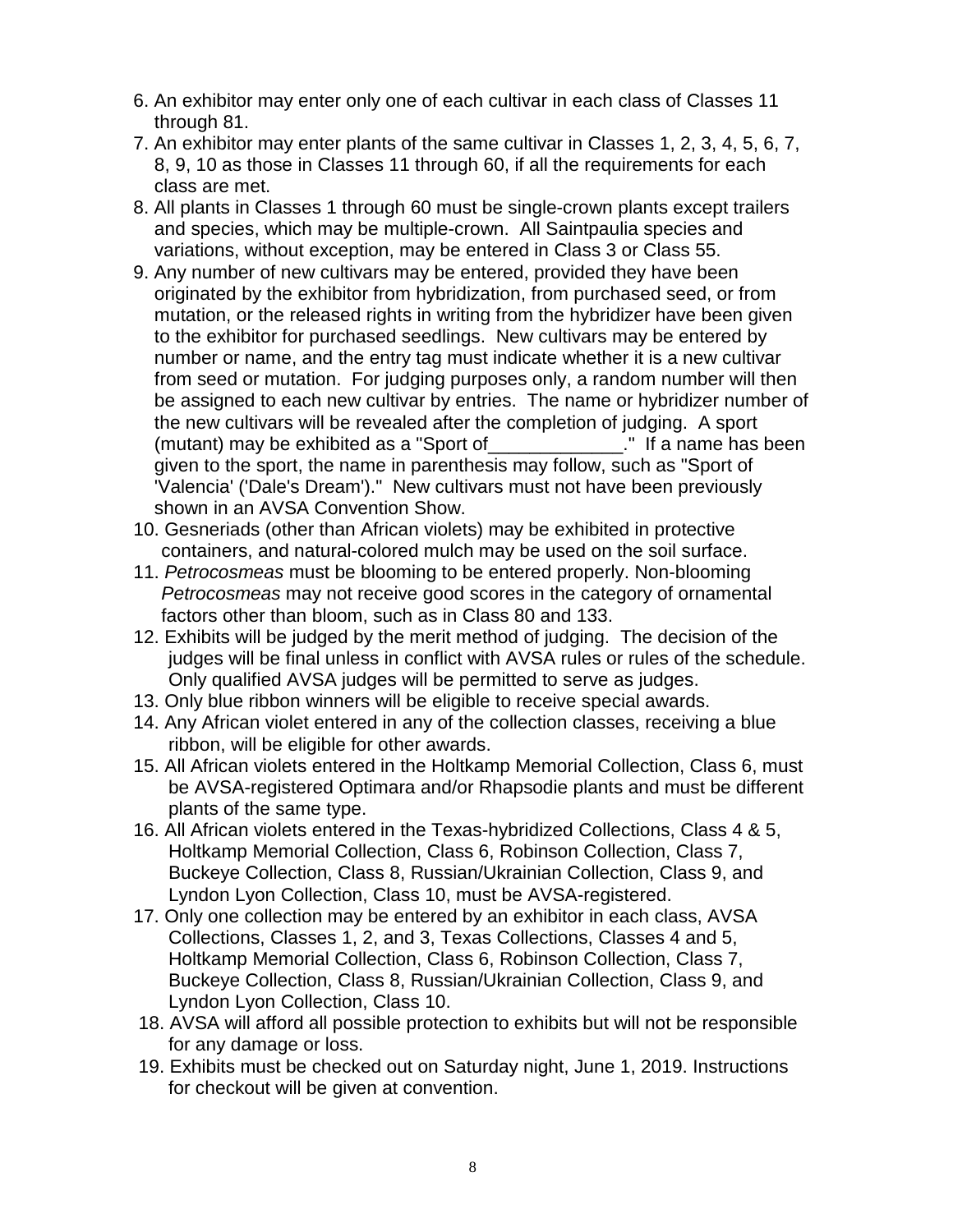### **DESIGN DIVISION Rules and Regulations**

- 1. Exhibitors Both amateur and commercial AVSA members in good standing and registered at this convention are eligible to enter exhibits in this division.
- 2. Entries Entries will be accepted Wednesday, May 29, 2019 from 9 a.m. to 11:30 a.m. and from 1 p.m. to 6 p.m. **Only members on Wednesday tours or AVSA Board members may enter from 6 p.m. to 9 p.m.** Design entry book will close at 9 p.m. **Those desiring to enter designs after 6 p.m. must notify the Design Entry Reservation Chair in writing by 10 a.m. on Wednesday, May 29, 2019.** Messages may be left at the convention registration desk.
- 3. Each exhibitor may have only one exhibit per class and is limited to a total of eight exhibits in Classes 82 through 95 and one in each of the container garden Classes 96 through 100.
- 4. Design work **Exhibitors will be permitted to work on their designs until 9 p.m. on Wednesday, May 29, 2019. This time will be strictly enforced.** Designers may replace blooms and touch up designs on Thursday, May 30, 2019, from 6:30 a.m. until 8 a.m. but must be out of the showroom by 8 a.m.
- 5. Procedure for getting supplies from commercials at convention is found at **<http://www.avsa.org/conventions-2019>** under Supplies for Designers.
- 6. Index card All exhibits must have a 3"x5" card listing the African violet cultivars and other plant materials (if known). A written subtitle may also be included on the card.
- 7. Design Reservations Advance written reservations are required for all design classes. Anyone desiring to enter designs must send a completed reservation form from the 2019 AVSA Convention Show Schedule pages **(available at <http://www.avsa.org/conventions-2019> under Design Division Reservation or from the AVSA office in Beaumont, TX by regular mail or by email (following the format of the printed form). Reservations may be made as soon as the convention packet is available; the deadline for reservations will be May 6, 2019. Send or email reservations** to Design Entry Reservations Chairman, Irene Harney, 8323 Chivalry, San Antonio, TX 78254, [viharney@sbcglobal.net.](mailto:viharney@sbcglobal.net) All requests for reservations will be confirmed either by postcard or email. If you need to cancel your design reservation, please let us know so that space can be used by another entrant on the waiting list. To cancel confirmed reservations or ask questions, you may email Irene or phone her at 210-684-3598.
- 8. No part of any design may touch or extend beyond the confines of the niche or space limitations, unless otherwise permitted.
- 9. AVSA will afford all possible protection to exhibits but will not be responsible for any damage or loss.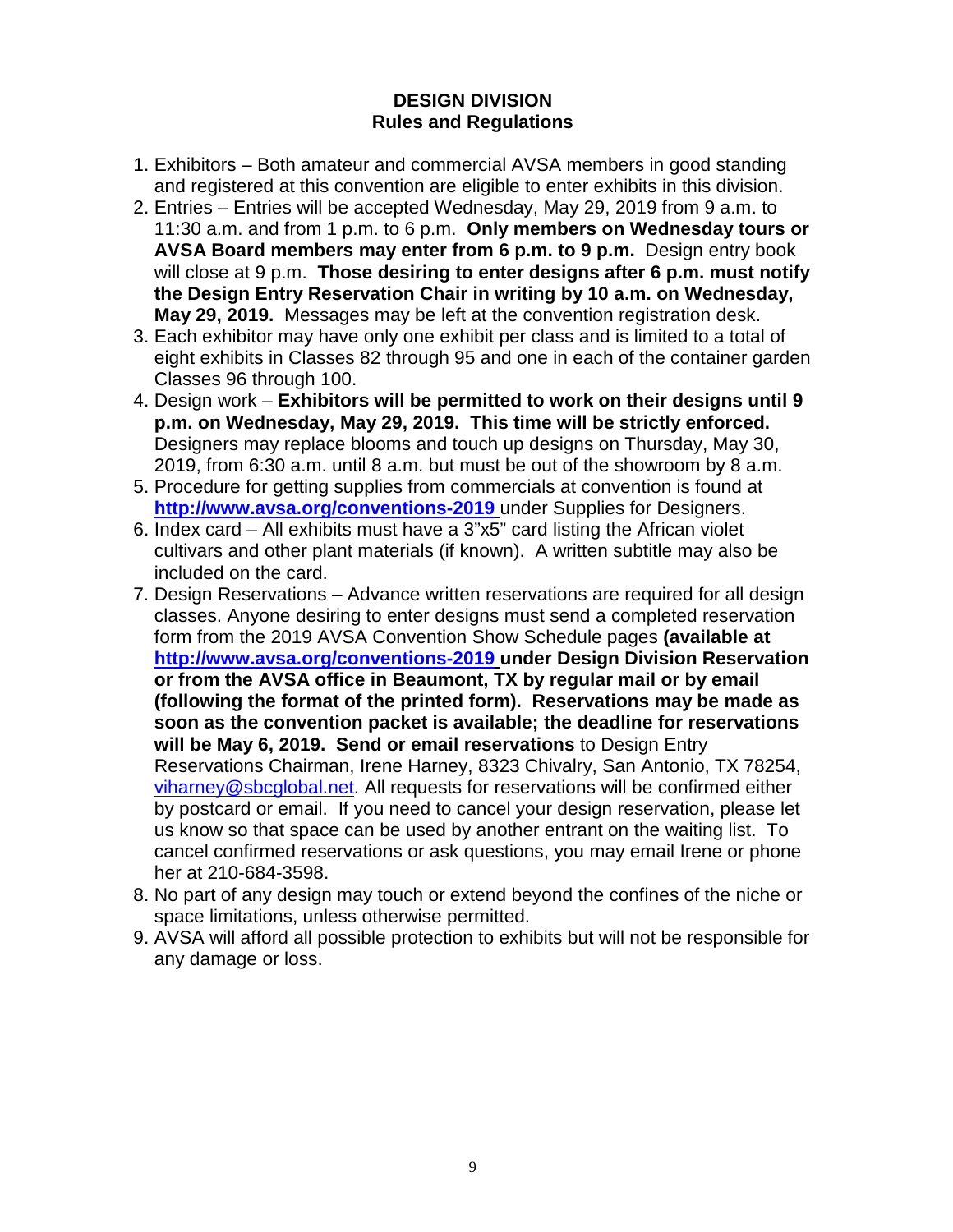#### **HORTICULTURE DIVISION - COMMERCIAL Rules and Regulations**

- 1. Only commercial AVSA members in good standing and registered at this convention are eligible to enter this division. All commercial exhibitors are eligible to enter the Design Division.
- 2. All commercial members are allowed to enter all design and commercial classes without being excluded from any other commercial classes and may also enter a display table and a showcase.
- 3. For dates and times for entering exhibits, please refer to Rule 2 under HORTICULTURE DIVISION AMATEUR.
- 4. All plants must be correctly named and must have been in the possession of the exhibitor for at least three months prior to convention. All African violets must be in bloom and must be single-crown plants, except trailers and species.
- 5. In the Specimen Plant section, exhibitors may enter any number of plants in each class, but only one plant of the same cultivar in the same class. Exhibitors may enter plants of the same cultivar in the AVSA Collection Classes 102, 103 and 104 and the Holtkamp Memorial Collection Class 105, as are entered in the other classes. Exhibitors may enter one collection in each collection class. Plants entered in the Holtkamp Memorial Collection class must be AVSA-registered Optimara/Rhapsodie plants. AVSA collection rules are the same as they are for amateurs.
- 6. Any African violet plant in Specimen Plants, (Section B New Cultivars classes) Display Table, or Commercial Showcase sections may be designated as competing for the AVSA Best New Cultivar Awards. Entries may be seedlings, sports, or mutants originated by the exhibitor, or rights and ownership to them released by the hybridizer and must not have been previously shown in an AVSA Convention show. Each entry must be labeled "New Cultivar."
- 7. An exhibitor entering a display table may also enter other design and commercial classes. Each display table shall contain 15 plants (no merchandise). Three, all of the same type, miniatures or semiminiatures, or miniature or semiminiature trailers, shall count as a specimen plant and shall be judged as one unit. The display must be predominantly (at least 75%) African violets. Other gesneriads may be included in the 15 plants and will be judged as one unit. AVSA will provide white table covers for display tables; however, display tables may be covered with any color or pattern at the exhibitor's discretion.
- 8. Exhibits in the Commercial Showcase classes will be allotted table space sufficient for their display. Table covers will be neutral. Exhibits in these classes shall contain 6-10 plants, either miniature, semiminiature, standard, or trailing African violets, or other gesneriads. Showcases must be predominantly (75%) African violets or designs using African violets.Class 135, Commercial Showcase-Horticulture only, shall be a collection of 6-10 plants, (exhibitor may designate one plant as a unit or three plants as a unit) with NO embellishment. Class 136, Commercial Showcase-Artistic, must include a creative aspect and may include designs (flower or plant arrangements or container gardens) incorporating African violets. Showcases-Horticulture and Showcases-Artistic shall both be judged on horticultural perfection. Horticultural perfection shall be computed by finding the average points per plant in the Showcase. No